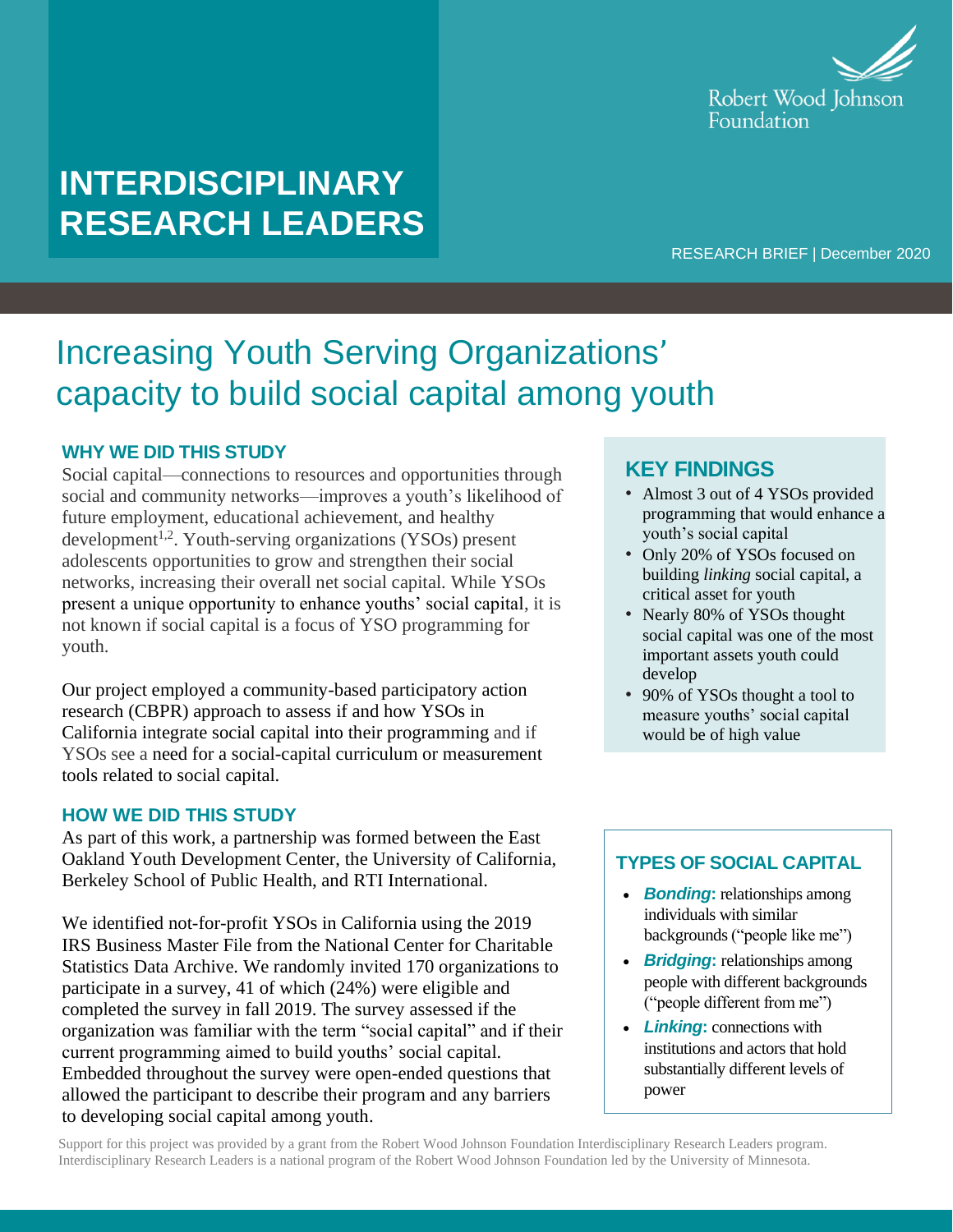## **WHAT WE FOUND**

The survey elicited a broad range of information about how YSOs think about and incorporate social capital into their program. Despite the fact that 40% of respondents  $(n=15)$  were not familiar with the term "social capital," once we provided a definition–relationships with people or organizations that expand opportunities for youth, 78% of YSOs said it was one of the most important assets a youth could develop.

Thirty YSO's programming focused on building some aspect of social capital. Seventeen YSOs addressed *bonding* social capital (e.g., developing relationships with each other); 17 addressed *bridging* social capital (e.g., connecting youth with community-based organizations that deliver workshops and networking opportunities. Eight developed *linking* social capital (e.g., providing internship opportunities that exposed young people to institutions outside of their normal networks).

YSOs described many barriers to helping youth access social capital. Respondents most frequently cited logistical concerns, such as a lack of funding, transportation and staff capacity. Seven organizations (16%) cited youths' socioeconomic challenges as being a barrier to building social capital, as some youth face challenges (e.g., language barriers) outside the program that make participation difficult. Nine organizations (21%) cited relationship and trust building as being a primary barrier to building social capital, noting a lack of "buy in" from youth stemming from a lack of staff members who reflected the racial demographics of the youth that they served as barriers to building social capital.

YSOs recognized the need for more tools to help them build youths' social capital. Over 90% of respondents felt that a social capital measurement tool would be valuable. Over half of respondents said they'd be interested in helping to develop a social capital curriculum, and all but 3 YSOs said they would adopt or might adopt such a curriculum if it were available.

**"We really emphasize how our young people should put themselves in position to increase their social capital. That said, the structure of our program does not have any explicit ways in which we help to build that capital outside of the young people working directly with one another."**

**–** *Participating YSO*

### **WHAT THESE FINDINGS MEAN**

Our findings suggest that YSOs recognize that multiple positive impacts stem from strengthening and building social capital among young people. While nonprofit organizations provide an important environment in which young people develop their social networks and available resources, our findings suggest that YSOs need more tools available to them to fully deliver.

The findings from this study have important implications for nonprofit organizations providing youth development programing. As expected, respondents described programming most associated with bonding and bridging social capital, rather than linking. Though strengthening the resources and relationships within and just outside of a youth's immediate environment is important, it is also vitally important to connect young people to institutions and influencers significantly outside of normal social circles. This approach would require that YSOs also focus on the development of their own